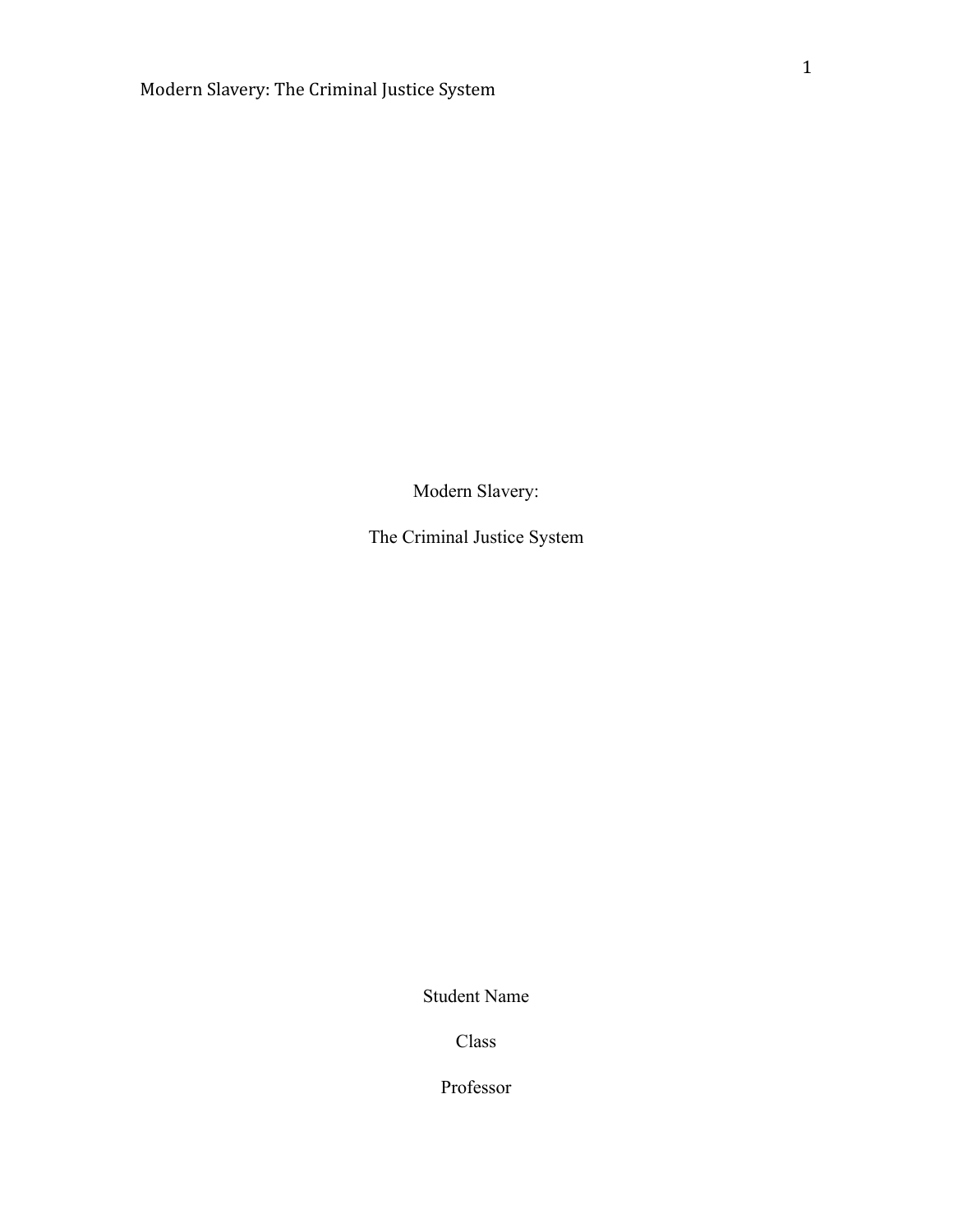#### Abstract

From 1980 to 2008, roughly three decades, the United States of America has seen its population of incarcerated individuals quadruple from 500,000 to 2.3 million inmates. (NAACP, "Criminal Justice Fact Sheet") Between the years of 1525 and 1866 the Trans-Atlantic Slave Trade Database has recorded that 12.5 million Africans were shipped to The New World, out of the 12 million only 388,000 Africans were shipped to North America. (Gates, PBS) In plain sight, the amount of incarcerated individuals in this country has more than quadrupled than the amount of actual slaves centuries ago. It seems to be that every decade there is a flood of inmates rushing through jail doors. It makes one think how these numbers rise, and why they are affecting a certain race more than others. In this essay, I will examine the criminal justice system in America and magnify public issues that have supplemented the incarceration rate. Laws such as the Rockefeller Drug Laws, that significantly inflated arrests for crimes big and small, will be reviewed in depth and connected to the subject matter. Issues that connect directly to rates, such as poverty and racism will also be a focus in this essay. Through my research I will connect the criminal justice system to the mass bondage of a single race that occurred centuries ago and find that our system has transformed into another form of slavery.

# Defining Slavery

Defining the subject matter brings a clarification of where research will lead. In this case, while defining the term 'slavery', I found an interesting connection to the word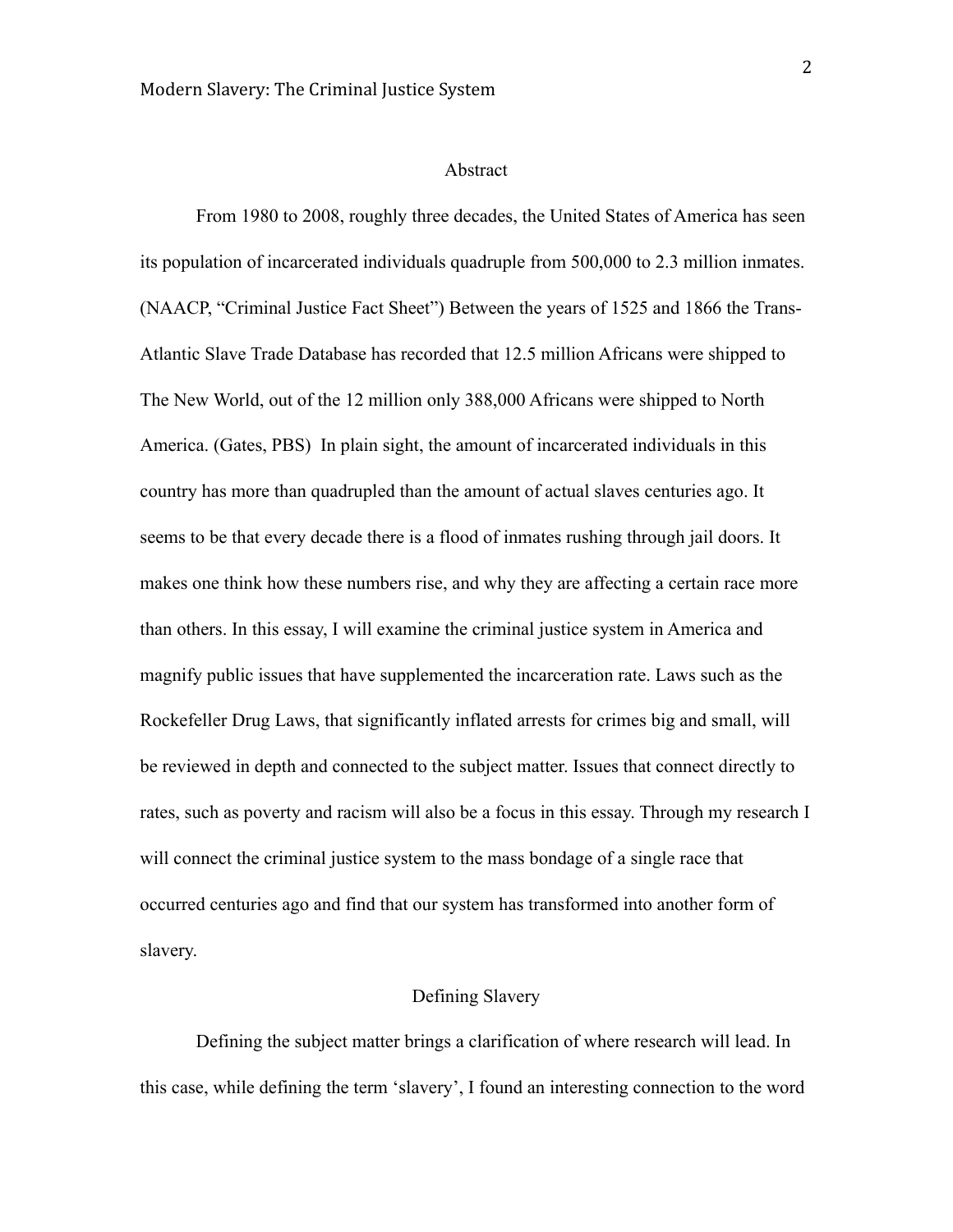incarceration, where both terms shared common synonyms such as "captivity" and "restraint". In speaking about slavery it is apparent that the African- American community will be of main focus in this essay. For obvious reasons, racial segregation and the rate of imprisonment go far back into centuries of enslavement. In viewing of criminal justice system as another form of slavery we have to take into account the percentage and demographics of the ethnicity of prisoners, mostly because one group stands out the most. According to the NAACP, "African Americans now constitute nearly 1 million of 2.3 million incarceration population" (NAACP, "Criminal Justice Fact Sheet") that's almost half of the prison population. While reviewing statistics for the past decades, we begin to see a true form of "slavery" one that means more than just "captivity" and "restraint" but links directly to the same injustice of a group as many centuries ago.

#### The Drug Ordeal

Although it is recorded that 14 million Whites as opposed to 2.6 million African Americans use drugs, African Americans are arrested at 10 times the rate of White Americans (NAACP). In 1973 the Rockefeller Drug Laws were passed as a way to combat the fear of heroin use and property crime. This law implicated a strict sentence of anyone in possession of drugs to prison of about 3 to 12 years. During this era, a lowlevel drug dealer would be serving more time than an individual convicted of assault. In New York alone, over 200,000 individuals have been sent to prison for drug offenses. Glenn C. Loury an African American scholar noted that the War on Drugs is a "monstrous social machine that is grinding poor black communities to dust" (NYCLU,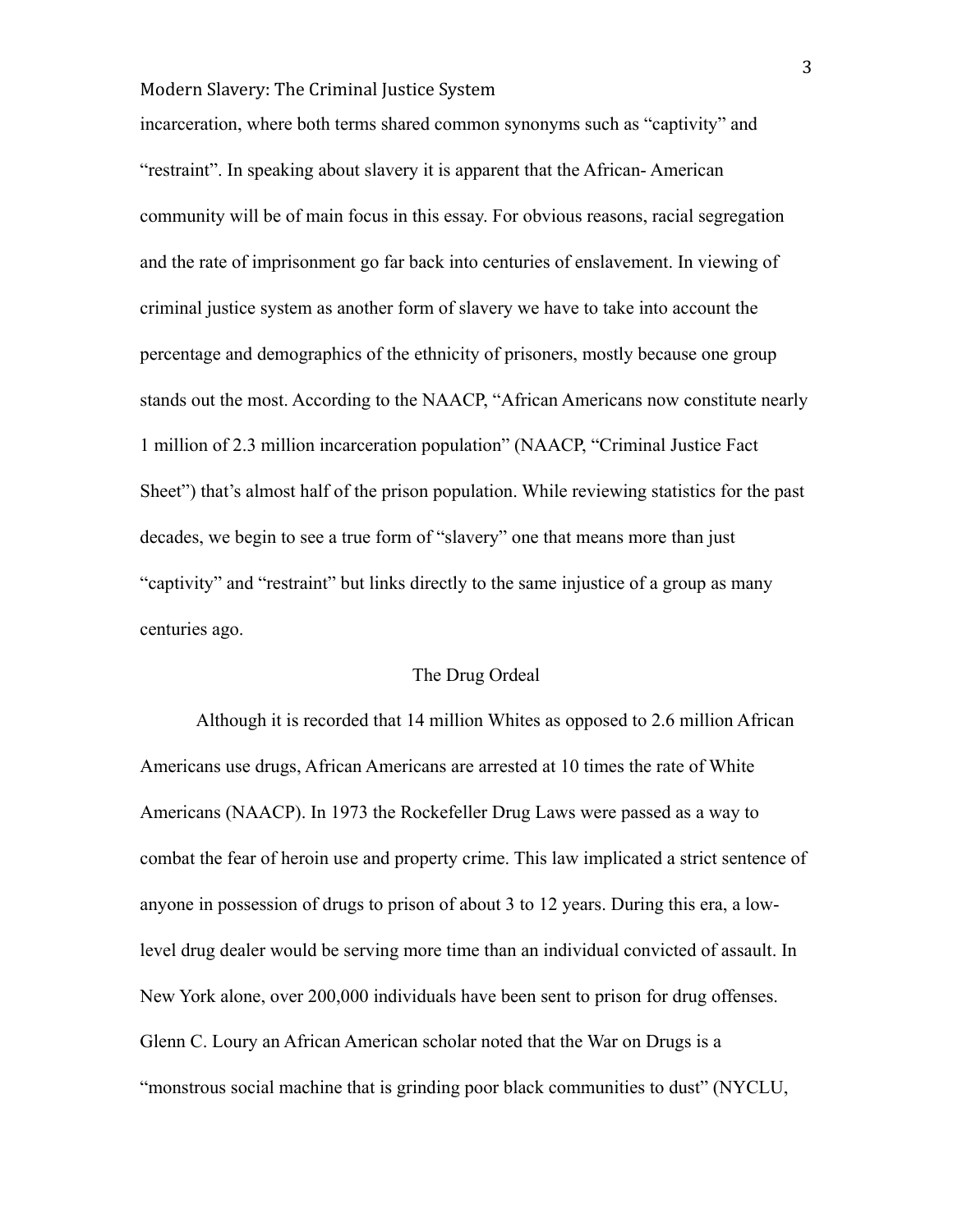2009). It is no surprise that African Americans and Hispanics make up 58% of the prison population in 2008 (NAACP, "Criminal Justice Fact Sheet"). Statistics prove that although Whites use drugs 5 times as much as African Americans, it is the black community that is sentenced at a higher rate (NAACP). Rockefellers law was a strict way to bring a halt to crime, however in the long haul it was causing more damage than it was alleviating the heroine addiction in New York streets. One of the biggest issues of this law was that it not only targeted poverty stricken neighborhoods, but also caused more poverty through its repercussions.

#### Poverty

According to The Atlantic, by 2001 one in every six black men had been incarcerated. (Thompson, 2014) As opposed to the U.S homicide rate in 1965, which was 5.5 per 100,000 residents, by 1995 the number sky-rocketed to 684.6. During this time, mass-incarceration was shipping thousands to jail and creating violence through its consequences. Communities that were economically affected shattered into poverty when the effects of imprisoned individuals begin to surface. Those with a criminal record made it impossible for these individuals to find any form of employment or way to make income. The effect of children being left without problems was a psychological trauma that creates more violence in areas prone to have individuals arrested. Communities such as these are broken and neglected from the rest of any healthy society.

These cycles of violence mimic a form of slavery that metaphorically runs deeper than just imprisonment to the law. Poverty stricken communities are enslaved into the lives they are born in; low-income, violence, drugs and minimal chance of federal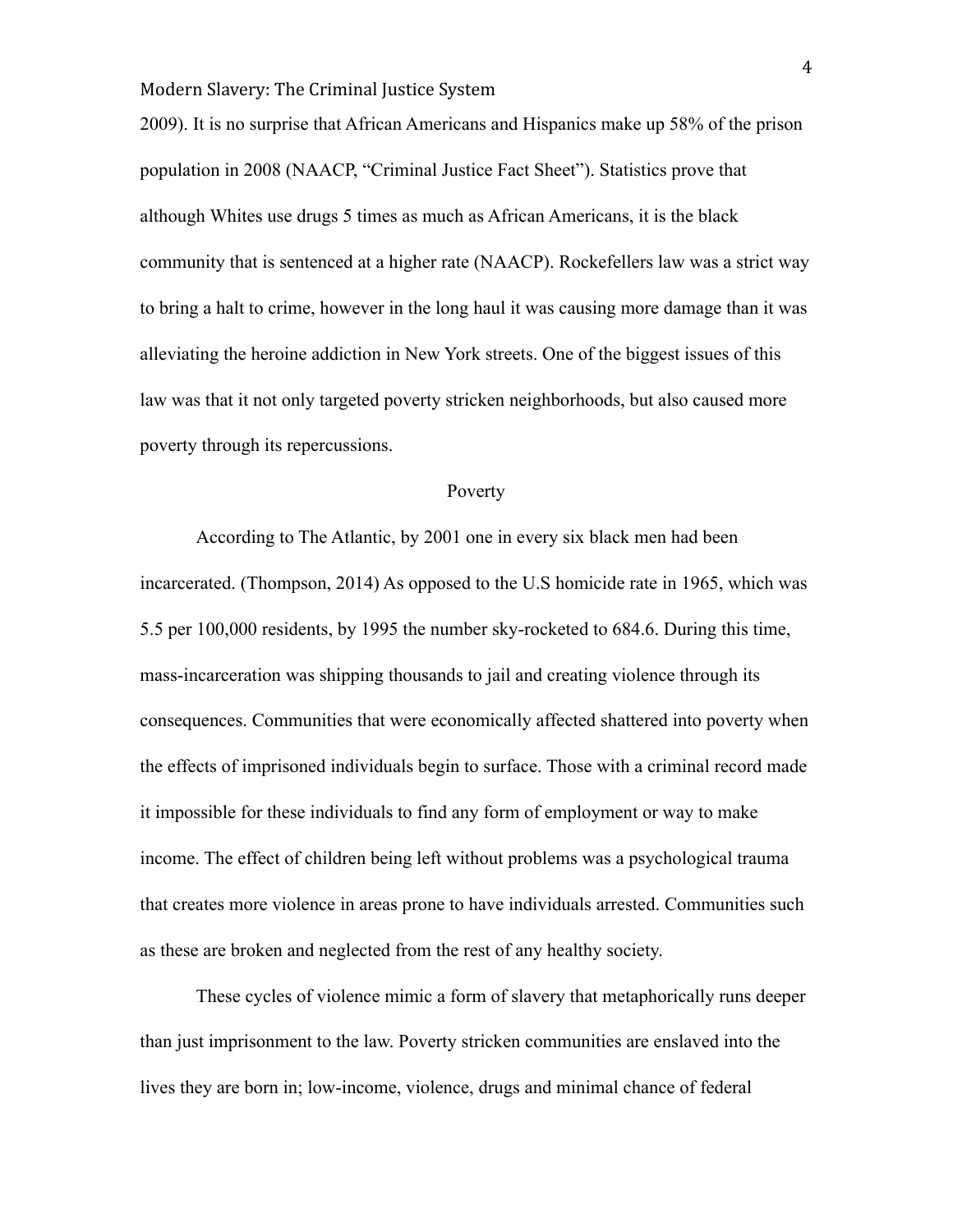assistance. The chances of incarceration are explosive when living conditions and habits are dangerous and one must adapt by doing as those around them do. In circumstance of impoverishment, many of these individuals who feel little hope in their lives delve into drugs, or sell them in order to compensate for their poor lifestyles. Poor communities do not offer jobs that assist the community in exceling, but keep them in a state of labor and "just being able to get by". Mass incarceration deepens the wound by pumping out individuals with less of a chance in rehabilitating their lives, therefor creating more violence and continuing the vicious cycle that seems unstoppable.

After the Civil War, "landowners acted to control the labor force through a system similar to the ones that had existed during slavery." (BlackCodes) At this time the Black Codes were created, and if examined very closely, have a distinct tint to the incarceration rates of today. In 1865, Mississippi required blacks "to have written evidence of employment for coming year of January; if they left before the end of the contract, they would be forced to forfeit earlier wages or were subject to arrest" (Black Codes). In other states blacks were only allowed to hold low-income positions such as farmers and servants, any occupation that very little or was taxed greatly. Incredibly, these horrific and unfair laws, although not as blunt, begin to fit into the numbers being unraveled in today's society.

Individuals who leave jail and are able to find a job do not receive the same opportunities as others do. Communities of fragile economic standing are more at risk to this form of modern slavery. Researchers agree that those who are poor "lack not only material assets and health but also capabilities, such as social belonging, cultural identity,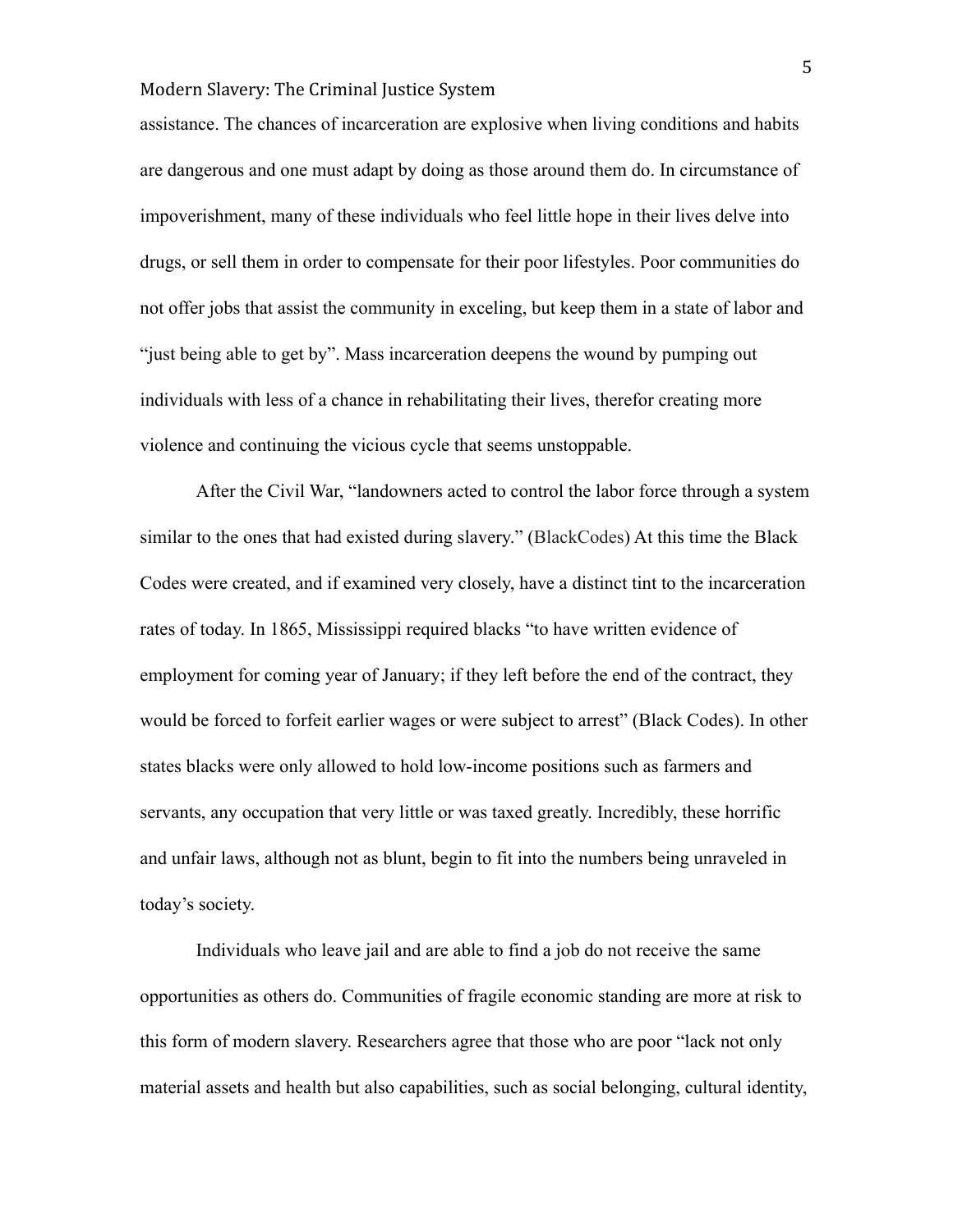respect and dignity, information and education" (Engle, Black). These lack of fundamental assets strip communities of the opportunities to excel into a different level of living, and create a wheel around their present living conditions.

A crucial asset that seems to have been neglected in poverty stricken neighborhoods and communities is Education. According to Tampa Bay Times that "children who do not read on grade level are more likely to dropout, use drugs or end up in prison. (Sanders, 2013) However in 2012 U.S Secretary of Education Arne Duncan warned about emerging budget cuts to the education system. Budget cuts would "cut by \$1.1 billion, cutting off funding to more than 4000 schools serving an estimated 1.8 **disadvantaged** students." (Press, 2012) Information such as this rings similar bells to the factors that create and move the whole system, which breed individuals who end up in jail. When more is taken from those who are already disadvantaged, survival becomes a natural instinct. Imagine these cuts affecting communities who are already suffering with poverty and poor education, it is only natural that the outcome of such a community will not be positive.

The importance of education is relevant to slavery and to the criminal justice system. Centuries ago, when slaves were forced to work in plantations, their masters would prohibit them from learning how to read. It was individuals like Frederick Douglass, and Oladuah Equiano that seized the opportunity to learn how to read that made an impact on their people and their communities. In regards to today's criminal justice system, one can connect it directly to the slave owners from centuries ago. To take a persons education, or lower the standard and opportunity for one to learn, gives a great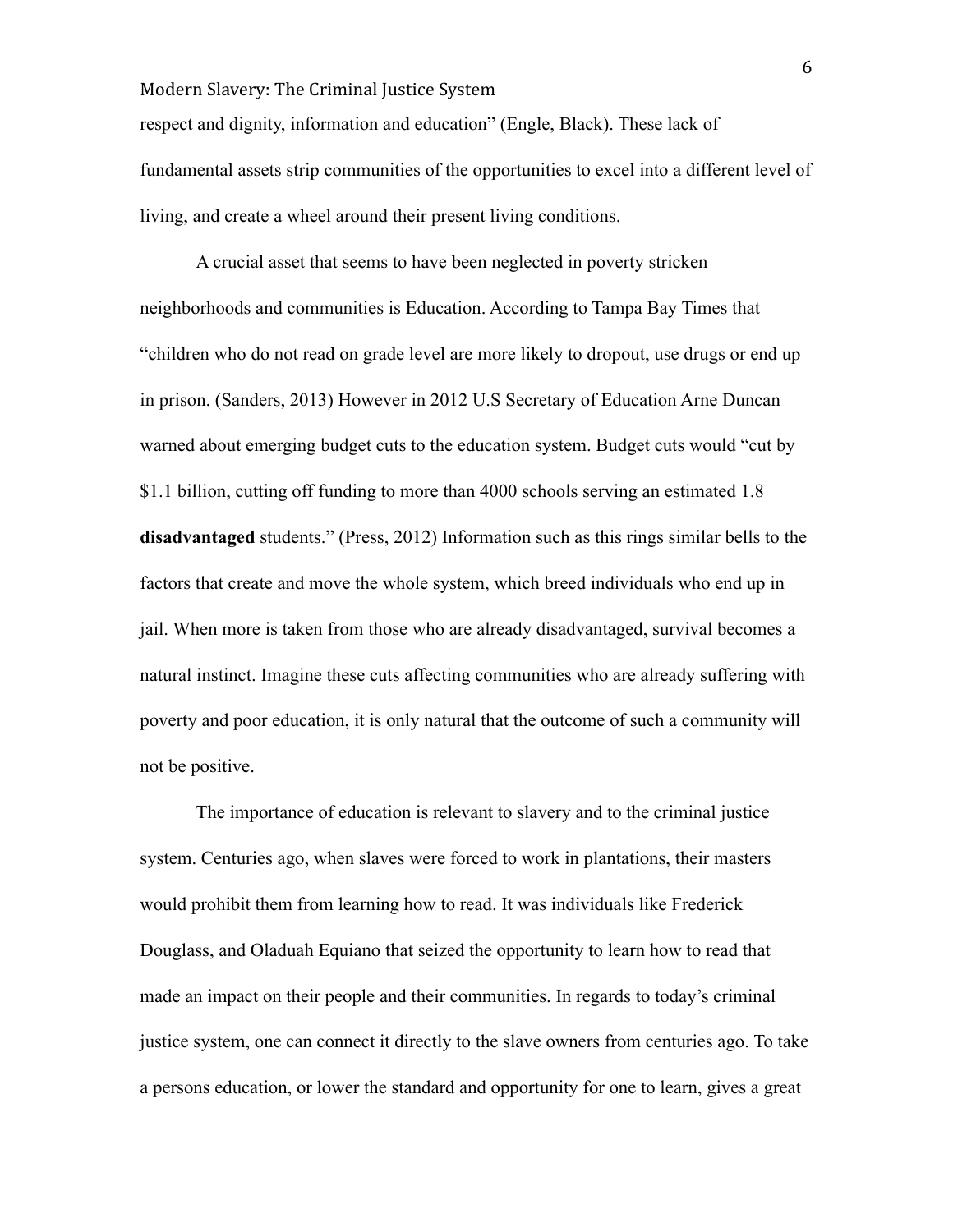power to those who are educated. Budget cuts such as these make it more difficult for impoverished students to have enough teachers for personalized classrooms, receive fun and interesting classes taken from them thus making it harder for students to even want to go to school and remove a form of expression in art, a program that has been heavily targeted for budget cuts. It is a supposed myth that states, "use third-grade reading scores to project future prison beds needs." (Sanders, 2013) Whether or not this is a myth stories such as Malcolm X's, a young civil rights movement leader who spent years in jail, spoke volumes of the importance of education. During Malcolm's stay in jail, he taught himself to read, write and ultimately became one of the most renowned black leaders during the 1960's.

Factors such as these take away from the essence of growth and exhibit the form of slavery that boils not only in the criminal justice system, but in the streets as well. With over one million African Americans in jail the question of equality arises, and a faded image of slavery impose themselves through each piece of information conceived through our history and modern laws. Referring back to Rockefellers Drug Law the NYCLU states that a law with such strict measures cause "damage to the minds and bodies of the incarcerated, to their chances for life success, to their families, and to New York's most vulnerable communities, from which a disproportionate number of people are sent to prison for drug offences." (NYCLU, 2009) A study done by the Sentencing Project recorded that States with a higher incarceration rate does not necessarily decrease the crime rate. According to data examined "States with higher incarceration rates tend to have higher rates of drug use." (NYCLU, 2009) Information such as this shows a hazy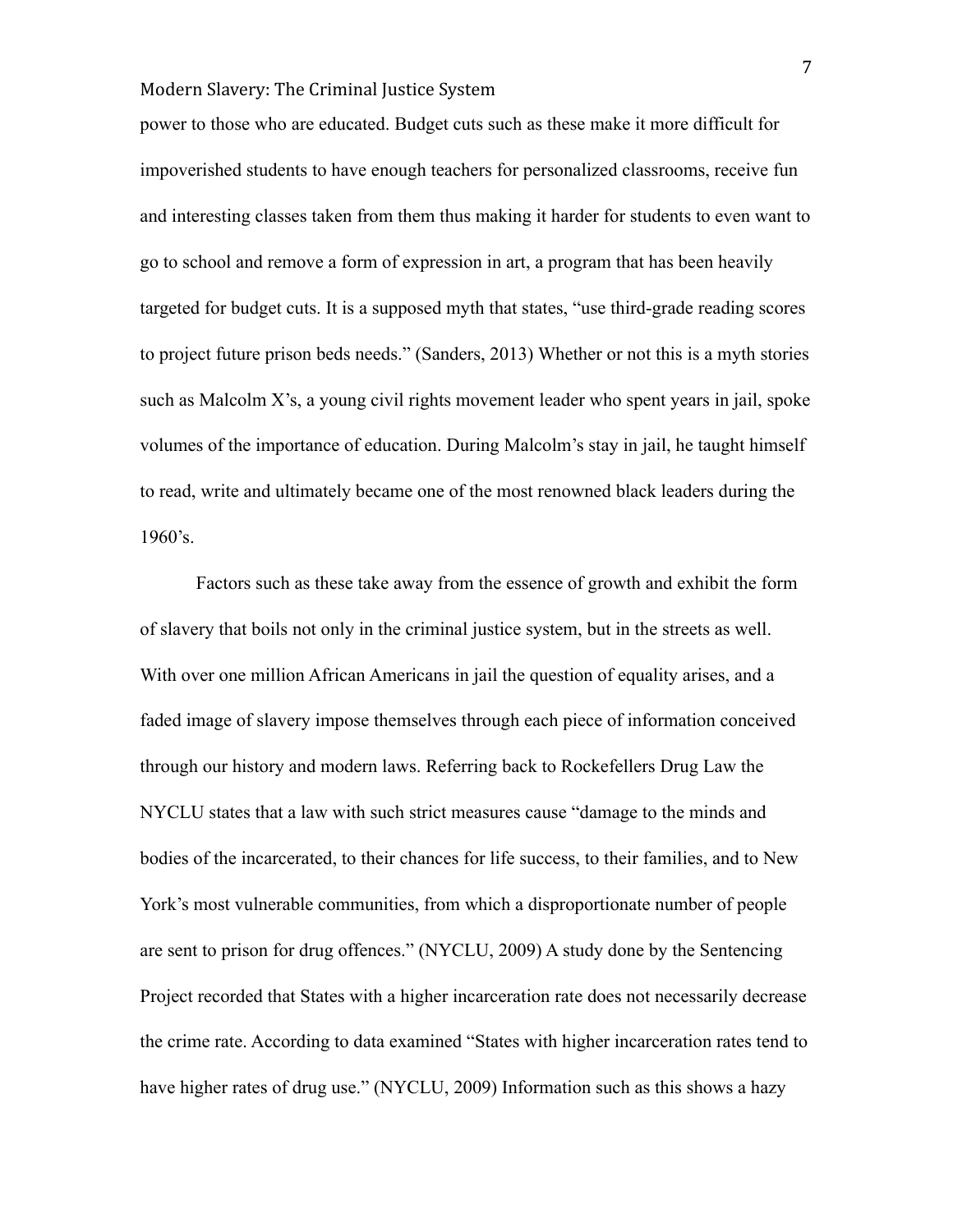correlation between the rate of crime and the rate of incarceration. Although the crime rate has roughly stayed the same for the past few years, it seems to be something else that is driving the inflated rates of imprisonment.

#### Prison Labor

So if lower crime rates do not affect the incarceration rates, I began to question myself, what does? Why has the number of incarcerated individuals quadrupled in the last three decades? Why are billions of dollars in tax money being used to spend on a criminal who is spending far too much time in prison for a minor crime, while prisoners of stronger offenses are spending just about the same amount of time. An essay written by Angel Davis entitled Masked Racism shed light on this perplexing question.

Davis notes "prison privatization is the most obvious instance of capital's current movement toward prison industry." (Davis, 1998). The answer leads back to, money. Yes, America uses millions perhaps billions of dollars to fund prison systems, however taxes are being paid by the citizens. According to Davis "Government contracts to build prisons have bolstered the construction industry." (Davis, 1998) Construction, companies that develop technology for law enforcement and punishment and architectural communities have reaped tremendously from prison systems.

Moreover, companies such as "IBM, Motorola, Compaq, Texas Instruments, Honeywell, Microsoft and Boeing" (Davis, 1998) use prison labor for their products. No employment money, health care, unions, or strikes at all. This is literally the term slavery, however used in loopholes we called the justice systems. Prisoners "do data entry for Chevron, make telephone reservations for TWA, raise hogs… all at a fraction of the cost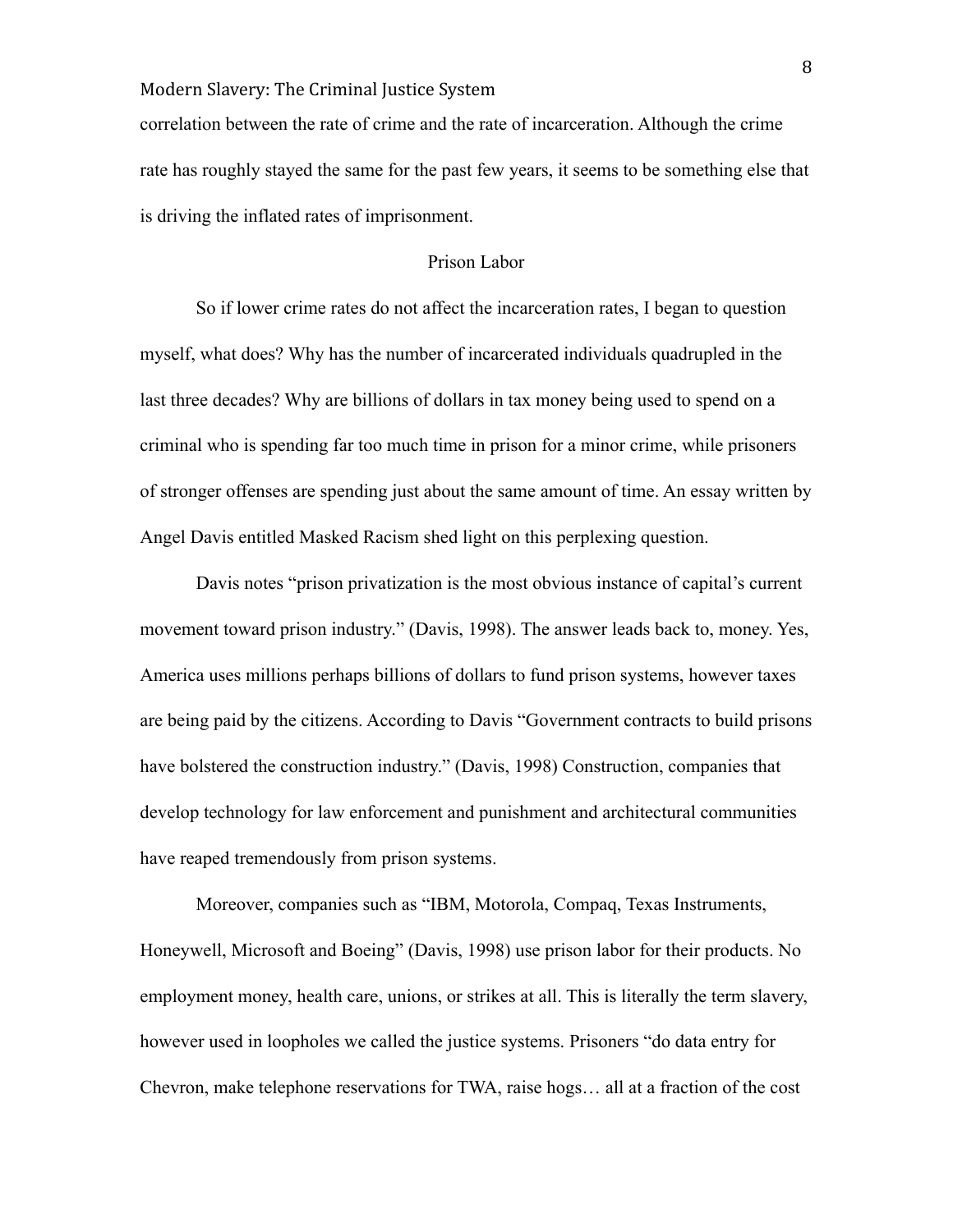of 'free labor'" (Davis, 1998). It is to no surprise that the amount of prisons have multiplied. Private company and monopolies rep the most from systems like this. In a nutshell, the more prisoner are bough into the system the more workers are created for labor as cheap as this one. Although "workers may be displaced, wages must be set, inmates' incomes must be distributed, and contracts must be assigned" (Biddle, 1989) .Who is in charge of filling out those wages, whether these wages are fair or far below the minimum and whose in charge of the rights of the prisoners? Businesses that obtain prison labor have more competitive advantage over businesses that do not, in a sense it is a new form of Third-World labor, one where many of our companies are seen as taking advantage of.

Davis examines the different angles of this predicament and brings to light fascinating points. The penal system for one, "devours" social wealth, where instead of using our tax money to construct productive facilitations for drug programs, or healthcare systems, even job placement organizations, this money instead is used to fund prison system that is leaving communities that need these programs the most in worse states of communities. "In 1996-97, higher education received only 8.7% of the State's General Fund while corrections received 9.6%" (DAVIS, 1998). It leads back to the lack of educational funds, the lack of programs that may be more of assistance to lowering crime rate than sending more people to jail. The numbers do not lie; there is a reason why "five times as many black men are presently in prison as in four-year colleges and universities" (Davis,1998).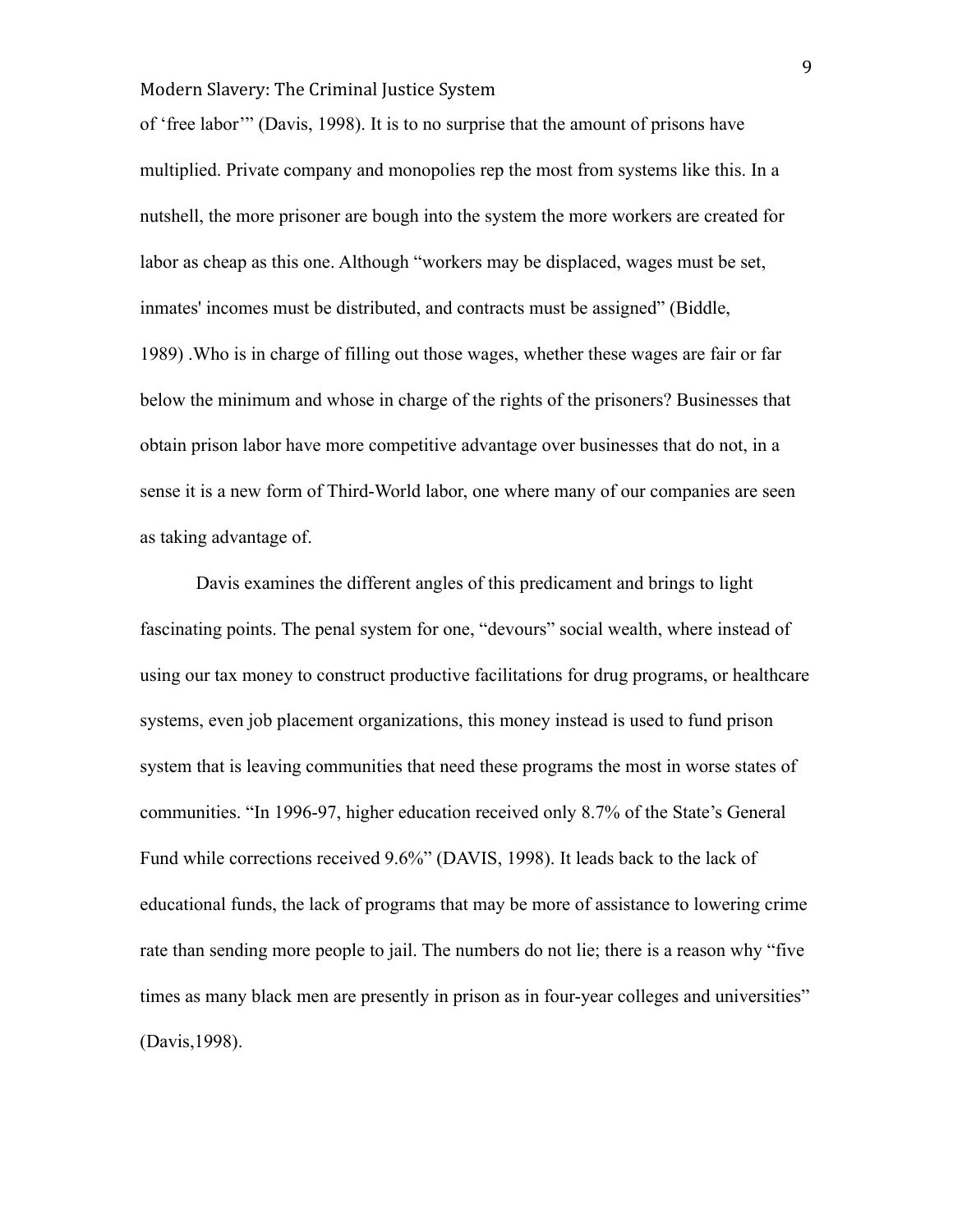From Rockefellers New Drug Law to poverty stricken neighborhoods to prison labor, my research opened up a riveting spotlight to the way the criminal system works. Personal experience and observances also adds on to the absurdity of the way these systems make very little sense when it comes to working on problems such as gun violence, drugs, lack of education and so forth. The connections stem from centuries ago, when slaves were working in plantations for free, imprisoned under the arms of a power who was more educated, has more wealth and obtained more power. Of course, the system is not only targeting people of color. However, the reason I pinpointed people of color through this essay is because my research and the numbers I received was proof of the imbalance in numbers. Statistics show that it is mostly people of color who are Stopped and Frisked, arrested, convicted, suffer from lack of education, are homeless, live in poverty and have more of a chance to lose their freedom to this system. It seems inescapable for many who live in those conditions.

Instead of opportunities being made where core factors of these issues can be addressed in different and more creative ways, funding seems almost nonexistent to these opportunities. Instead of finding different ways to break the vicious cycle of violence, which starts at a young age, our system is pumping out more "criminals" and throwing them into cages where they do nothing but become more into "criminals" and work for wages below the minimum, then are released with little to no chance of a better life. The penal system calls prison a "correction" facility, however it does more dismantling than correcting. It has become a system that seems to be moving backwards and working at a perspective that is not beneficial to the supposed goals given off to it's name. Rockefeller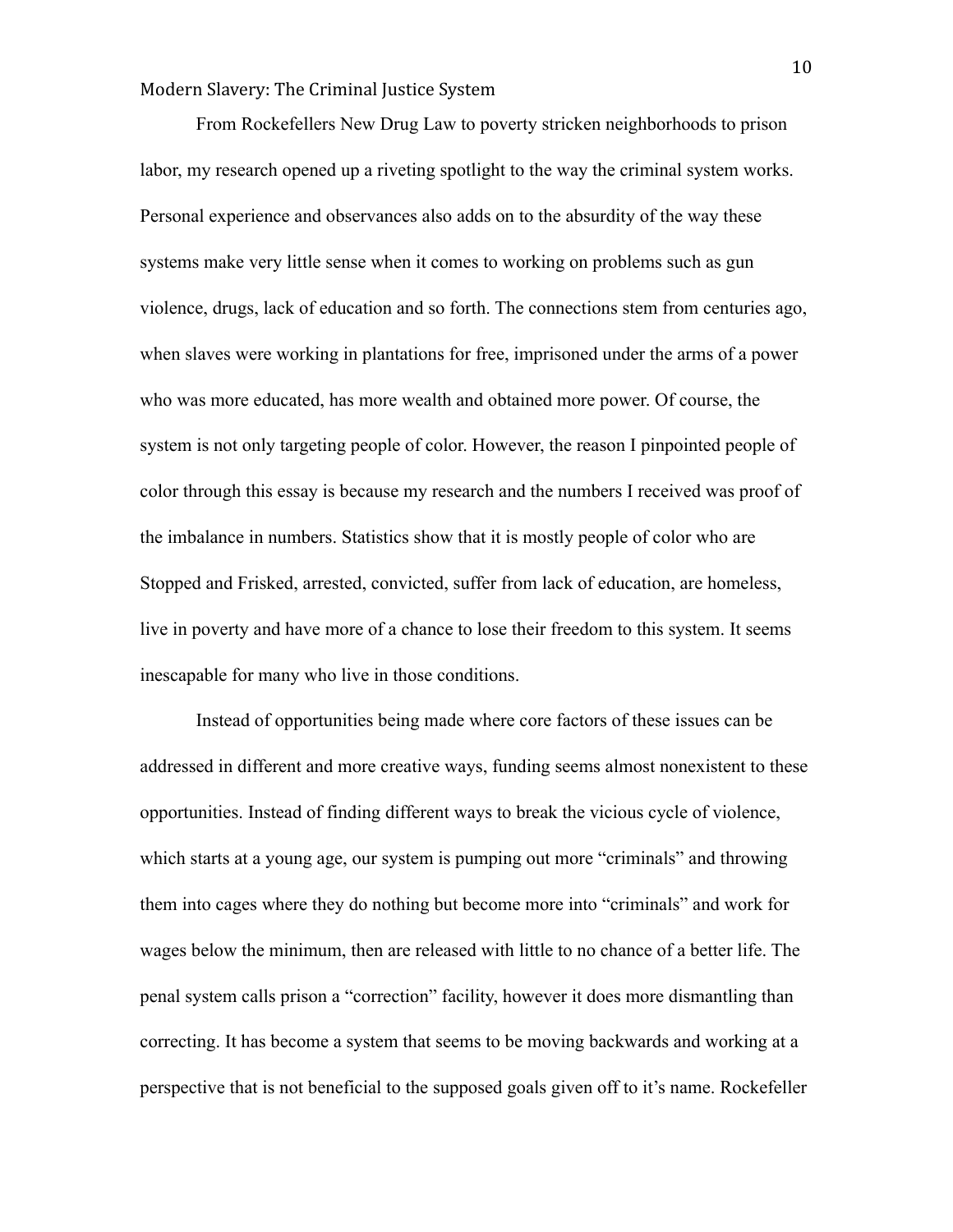proposed that the New Drug Law was to wipe out addicts and dealers from the streets, however the law does not seem to be lowering any rates at all. In a sense this system is aiming for the tail when it should be aiming for the head.

In every sense my research certainly found a correlation to slavery in todays Justice System. Every bit of information found, led to a deeper understanding and consideration of the way the system works to create more slaves, than to correct crime. Punishment alone is not a form of correcting, mostly if it is done to an unfavorable group and done by immense numbers. In realistic terms, our days of inequality are but a few decades away. The system is still conducting the same amount of mistreatment with a stronger mask. The question now is how would we combat this slavery, if the nation believes slavery has already been abolished.

### Citation

Criminal Justice Fact Sheet. (n.d.). Retrieved March 27, 2015.

New York Civil Liberties Union. (2009). *The Rockefeller drug laws : Unjust, irrational, ineffective.* New York, N.Y.: NYCLU, New York Civil Liberties Union. Gates, H. (n.d.). How Many Slaves Landed in the U.S.? Retrieved March 27, 2015. Thompson, H. (2014, October 30). Inner-City Violence in the Age of Mass Incarceration. Retrieved March 27, 2015.

Black Codes. (n.d.). Retrieved March 27, 2015.

Engle, O., & Black,M (n.d.). The effect of poverty on child development and educational outcomes. *Annals of the New York Academy of Sciences*